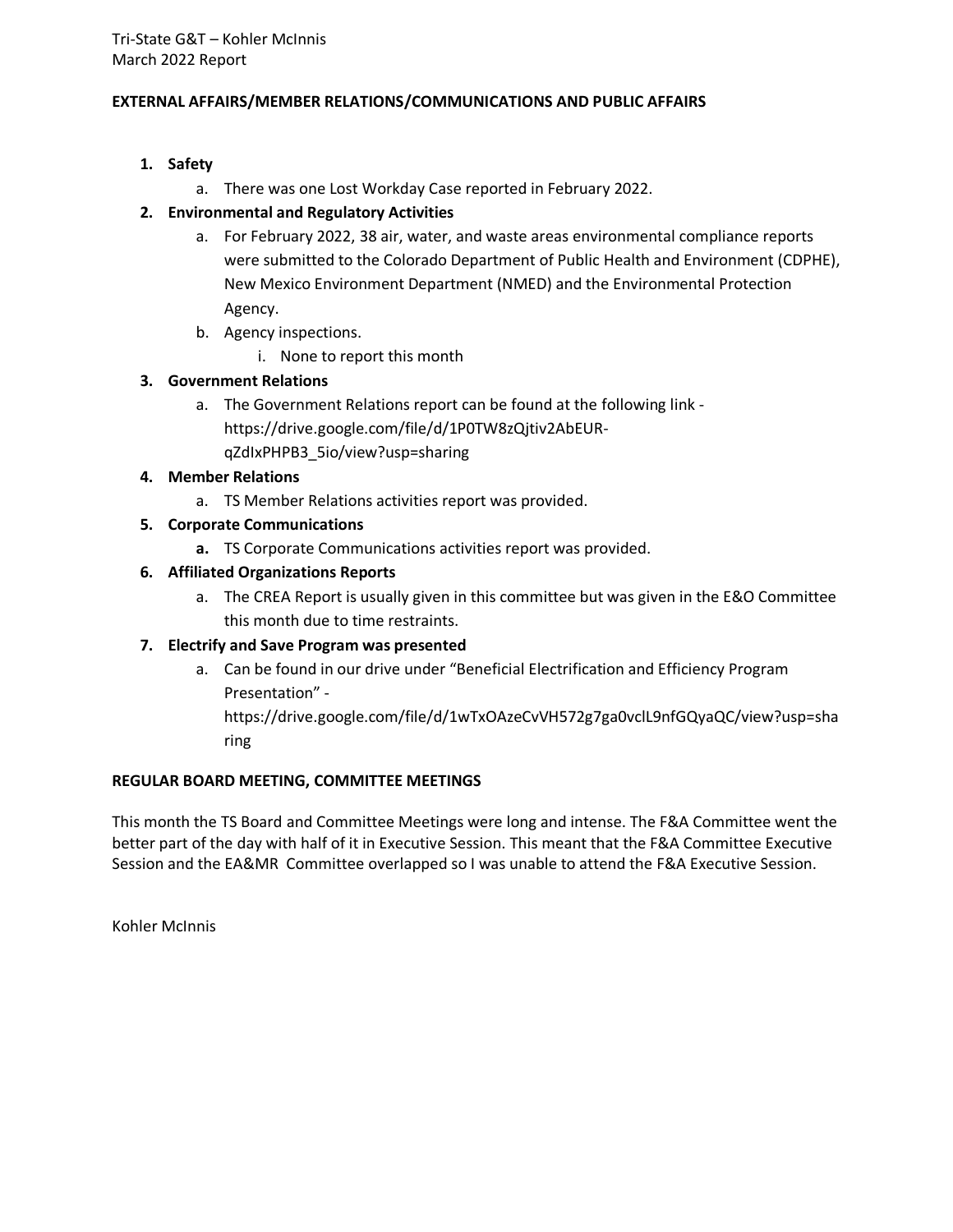

## **Poudre Valley Rural Electric Association (PVREA) Microgrid Presentation**

**Jeff Wadsworth, CEO of Poudre Valley Rural Electric Association (PVREA), presented on the Red Feather Lakes microgrid, which was made possible through a partnership that included PVREA, NRECA, federal agencies and Tri-State. The microgrid was installed to increase resiliency in the remote Red Feather Lakes community, and provides hands-on experience with microgrid applications.**

- Red Feather Lakes is a small mountain town served by a single 69kVA transmission line. The area was prone to outages, so the partners worked with the community to improve energy efficiency and to install a solar/propane/battery microgrid to help serve the isolated area in the event of an outage.
- The microgrid can maintain power for critical facilities, including the fire station and library, which provides support and shelter to the community. The propane generator is key to longer term resiliency, as the battery and solar component of the project can only provide 8 hours of service before having to be recharged.

### **Process to Retire Rifle Generation Station Initiated**

**Tri-State continues to make progress in its transformation efforts to become the most competitive option for our members. As part of this work and after considerable analysis, the board approved Tri-State to make a filing with the Colorado Public Utilities Commission (PUC) that would result in the closure of the 85MW Rifle Station on or about October 6, 2022.**

- Rifle has run infrequently in recent years as Tri-State has been long on capacity and lower-cost alternatives have been available, and the continued operation of the station would require investments in the near-term that are difficult to justify in light of Tri-State's broader transition and rate reduction efforts.
- While we strive to limit the impact of our transition on our employees, in this case, this decision impacts a group of four dedicated colleagues, who we will be working with to ease the impact of this transition.
- The board also approved a donation of \$50,000 to support local economic development, and Tri-State will be working with Garfield County to identify an appropriate recipient for these funds.

#### **Annual Meeting Update**

**Tri-State's 70th Annual Meeting will be held April 5-6 at the Westin Hotel in Westminster, Colo. Registration is available at www.tristate.coop/annualmeeting. Tom Fanning, Chairman, President and CEO of Southern Company, is scheduled to provide the keynote address at the Annual Meeting. In addition to Mr. Fanning, Tri-State leadership will provide an update. The schedule includes:**

- Tuesday, April 5:
	- o 8:30am Executive Committee<br>○ 1:30pm Membership Meeting
	- o 1:30pm Membership Meeting<br>○ 6:00pm Reception
	- o 6:00pm Reception<br>⊙ 7:00pm Banquet
	- $O$  7:00pm
- Wednesday, April 6:<br>  $\circ$  8:30am Annu
	- 8:30am Annual Meeting<br>1:30pm Board of Directo
	- o 1:30pm Board of Directors Meeting
- Please register for the Annual Meeting by March 21. Tri-State's room block at The Westin Westminster expires March 21.

#### **2021 Electrify and Save Results**

**Tri-State staff presented on the 2021 results from the Electrify and Save program, discussed the future strategy for the program portfolio and gave a high-level overview of the results obtained from the 2021 member end-use survey facilitated by Tri-State on behalf of our Members.**

- Total electrification and efficiency incentive spending was \$2.3M in 2021, down from \$2.9M in 2020. A large portion of this reduction was due to a change in process which moved the payments for December rebates into 2022.
- Efficiency incentives resulted in lifetime MWh reductions of 235,106 MWh with an average portfolio cost of \$0.009/kWh.
- Electrification incentives resulted in an estimated lifetime load growth of 51,691 MWh.
- The majority of efficiencies remained centered on the retrofit of existing lighting with LEDs in commercial settings, followed by savings from residential heat pumps.
- Electrification results are driven by heat pump installations that either replace existing fossil fuel furnaces or are installed in new constructions.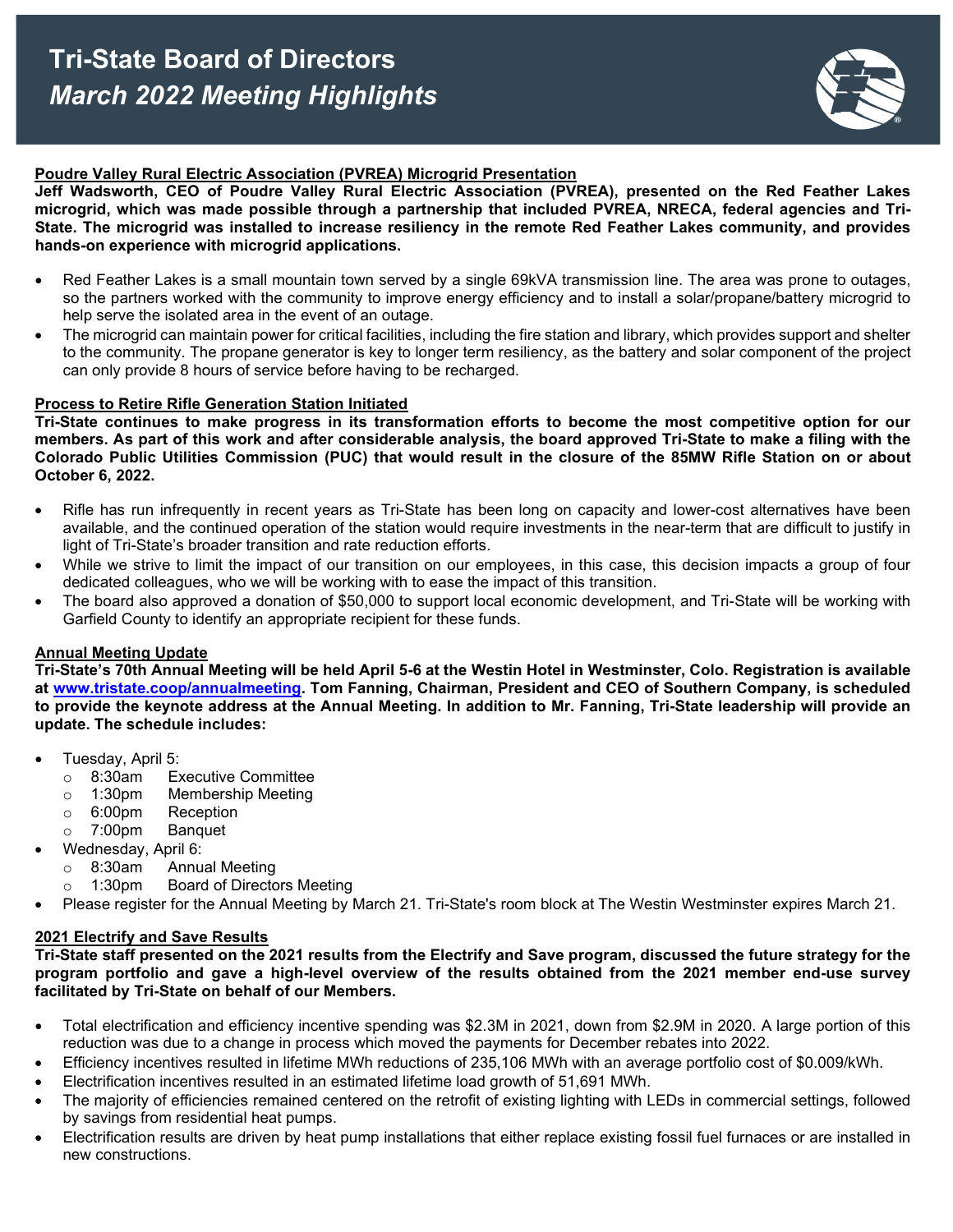

# **This month's highlights**

- Tri-State's 70<sup>th</sup> Annual Meeting is April 5-6
- Poudre Valley REA microgrid presentation
- Process to retire Rifle Generation Station initiated
- 2021 Electrify and Save program results support electrification and efficiency
- Education Session on Renewable Energy Credits
- Government Relations Report
- Operations and Financial Performance
- Upcoming meetings and events

# **From the Chairman**

Our Finance and Audit Committee, chaired by Leo Brekel, received the Ernst & Young Audit Report and completed its work around our 2021 year-end financials. The board approved 2021 patronage capital allocations, and following the board's review, we will be filing our 2021 10K.

The board also received an update on progress on the cost reductions to meet and sustain the board's wholesale rate reduction goals. I appreciate the board's discussion on these matters as we manage the challenges of inflation, maintain reliability, preserve services and support Tri-State's staff. As of March 1, Tri-State has fully implemented its 4% wholesale rate reduction, which was a result of the Stated Rate Settlement Agreement entered into at the Federal Energy Regulatory Commission (FERC) between Tri-State and several of its members.

The next Rate Design Committee meeting is March 16-17, and the committee's work includes developing the guiding principles for the committee as its moves forward with its important charge. Committee Chair Don Keairns and I encourage committee members to participate in person, and the membership to participate in these meetings. To accommodate the membership, we do have a virtual option if members cannot attend in person.

Our Annual Meeting events and Board Meeting are April 5-6. I look forward to seeing the membership convene as the pandemic conditions that have affected our ability to meet are lessened. With the theme of Driving Change, our membership meeting will include updates and discussion on transmission and organized markets, Tri-State's people and culture in its transformation, energy as a service, and how Tri-State is advancing the membership's affordability goals.

Finally, I want to express my condolences to Jack Finnerty and Rick Gordon. Last month, Jack lost his younger brother Dan and Rick lost his father a few weeks ago. Our rural families are tight knit, and I ask you to keep Jack and Rick, and their families, in your prayers. Following our committee meetings, we celebrated Rick's service to our systems and Tri-State with the dedication of the Rick Gordon Maintenance Center in Frederick, Colo.

As I work to serve you as best I can, please do not hesitate to reach out to me at 575-430 2995 or[tim.rabon@tristategt.org —](mailto:tim.rabon@tristategt.org) *Tim*

# **From the CEO**

This month, the board approved staff's recommendation to file with the Colorado Public Utilities Commission to retire Rifle Station in western Colorado in October 2022. The 85-megawatt natural gas combined-cycle power plant runs infrequently as Tri-State currently has sufficient and lower cost resources to serve our members' power requirements, and significant near-term investments would be required to continue operating the facility. I greatly appreciate our Rifle employees' commitment and service through the years, and we will be working with them to ease the impact of this transition. Our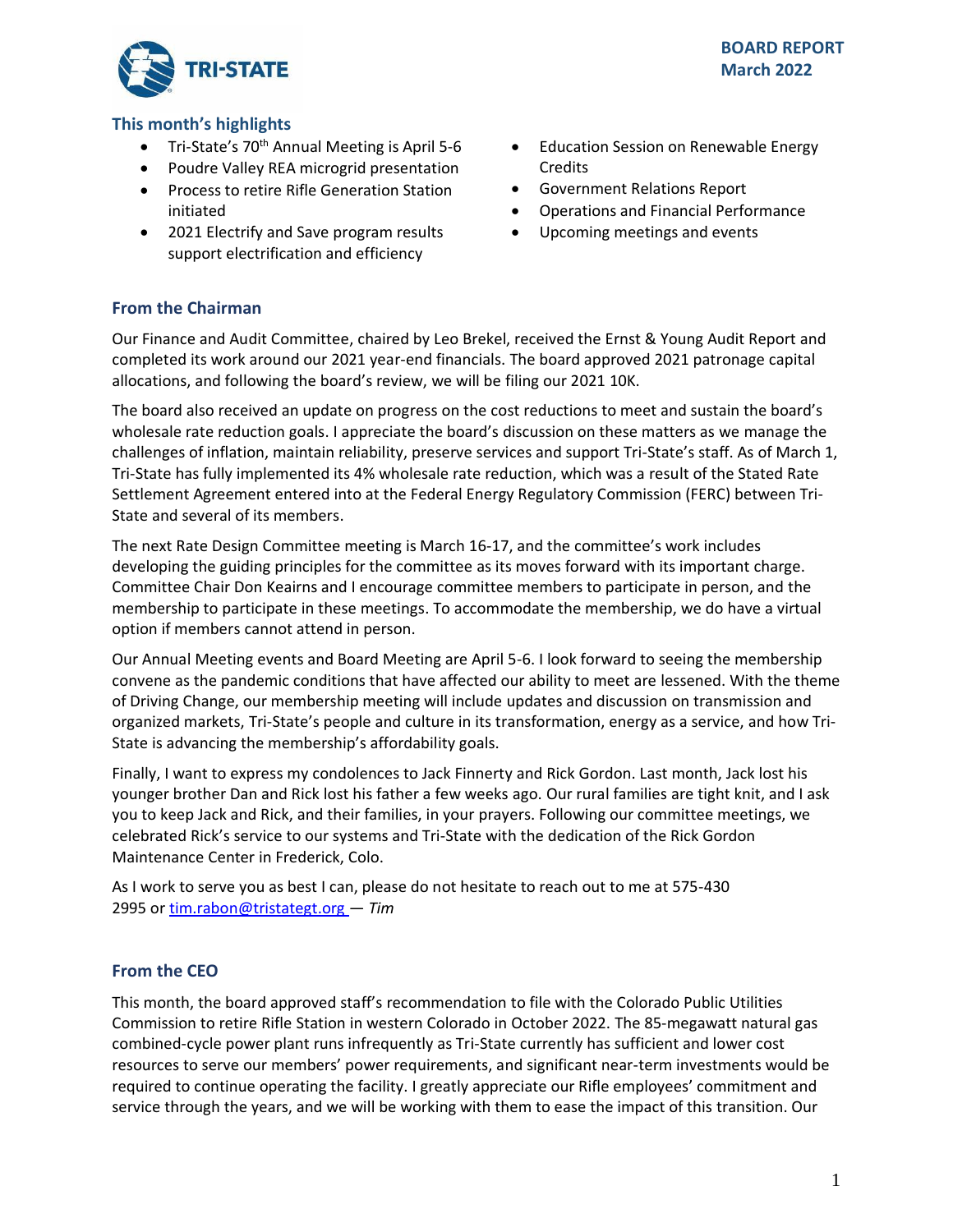

board also approved a donation of \$50,000 for local economic development, and Tri-State will work with Garfield County to identify an appropriate recipient for these funds.

At this month's board meeting, we received a review of Poudre Valley REA's microgrid project from Jeff Wadsworth, PVREA's CEO. Tri-State was proud to support this project, and I greatly appreciate Jeff's time to share in his system's accomplishments to increase resilience in the remote Red Feather Lakes area.

I want to recognize the work of CFO Pat Bridges and his team for a successful Bankers' Meeting in February. The meeting drew a large in-person crowd, and provides those who are current and potential investors in Tri-State's financings with the opportunity to learn more about Tri-State and all that we are accomplishing together with the membership.

We are here to serve you, and if we can be of assistance, please contact me any time at 303-254-3535 or [dhighley@tristategt.org](mailto:dhighley@tristategt.org) — *Duane*  

## **Operations and Financial Performance**

### **January 2022 operations performance**

- Coal fleet generation was at 75% availability and 41% of total power supply.
- Gas and oil fleet generation were above budget and accounted for 9% of total power supply.
- Renewable generation accounted for 29% of total power supply and 34% of member load.
- Tri-State had 759 MW of utility-scale wind and solar capacity. In January, the average capacity factor for these resources was 40%, with 205 MW (27% of potential output) available at Tri-State's peak.
- Other purchased power (unspecified) was 21% of total power supply.
- Member energy sales volumes were 0.1% under budget and non-member energy sales volumes were 1% under budget.

View the [Operations Report](https://mic.tristategt.org/Member%20Managers/2022-03-BOD-EO%20-%20Operations%20Report.pdf) on the directors' BoardBooks app and the Member [Information Center.](https://mic.tristategt.org/Member%20Managers/2020-08-BOD%20-%20Operations%20Report.pdf)

## **January 2022 financial performance**

- Non-member sales were 20.7% under budget.
- Purchased Power was 25.5% higher than budget.

View the [Financial Results](https://mic.tristategt.org/Member%20Managers/2022-03-BOD-FIN%20-%20Financial%20Results.pdf) on the Membe[r](https://mic.tristategt.org/Member%20Managers/2020-08-BOD%20-%20Operations%20Report.pdf) Information Center and the directors' BoardBooks app.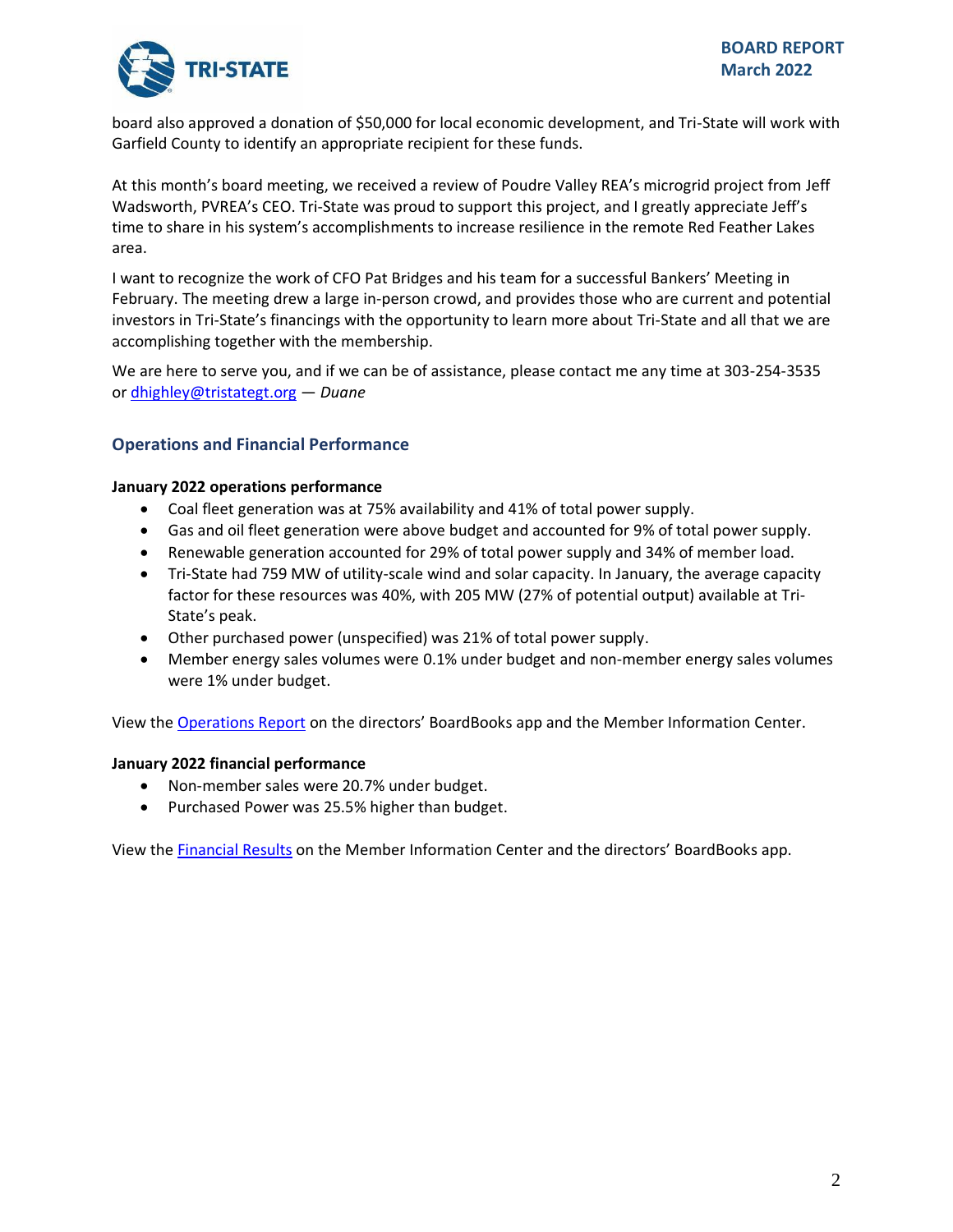

# **Board Update**

## **Tri-State's 70th Annual Meeting is April 5-6**

Tri-State's 70th Annual Meeting will be held April 5-6 at the Westin Hotel in Westminster, Colo. Registration is available at [www.tristate.coop/annualmeeting.](file:///C:/Users/rofran/AppData/Local/Microsoft/Windows/INetCache/Content.Outlook/WP0UFQBN/www.tristate.coop/annualmeeting) The schedule includes:

- Tuesday, April 5:
	- o 8:30 a.m. Executive Committee
	- o 1:30 p.m. Membership Meeting
	- o 6:00 p.m. Reception
	- o 7:00 p.m. Banquet
- Wednesday, April 6:
	- o 8:30 a.m. Annual Meeting
	- o 1:30 p.m. Board of Directors Meeting
- Please register for the Annual Meeting by March 21. Tri-State's room block at The Westin Westminster expires March 21.

Review the [Annual Meeting Preview presentation](https://mic.tristategt.org/Member%20Managers/BOD-03-2022-Annual%20Meeting.pdf) in the Member Information Center and the Directors' BoardBooks app.

## **Poudre Valley Rural Electric Association microgrid presentation**

Jeff Wadsworth, CEO of Poudre Valley Rural Electric Association (PVREA), presented on the Red Feather Lakes microgrid, which was made possible through a partnership that included PVREA, NRECA, federal agencies and Tri-State. The microgrid was installed to increase resiliency in the remote Red Feather Lakes community, and provides hands-on experience with microgrid applications.

- Red Feather Lakes is a small mountain town served by a single 69kVA transmission line. The area was prone to outages, so the partners worked with the community to improve energy efficiency and to install a solar/propane/battery microgrid to help serve the isolated area in the event of an outage.
- The microgrid can maintain power for critical facilities, including the fire station and library, which provides support and shelter to the community. The propane generator is key to longer term resiliency, as the battery and solar component of the project can only provide 8 hours of service before having to be recharged.
- PVREA is also working with the community to test applications of the microgrid for nonemergency situations, like peak demand reduction, which could help inform future microgrid development.

Review the [PVREA Microgrid presentation](https://mic.tristategt.org/Member%20Managers/PVREA%20Red%20Feather%20Lakes.pdf) in the Member Information Center and the Directors' BoardBooks app.

## **Process to retire Rifle Generation Station initiated**

Tri-State continues to make progress in its transformation efforts to become the most competitive option for our members. As part of this work and after considerable analysis, the board approved Tri-State to make a filing with the Colorado Public Utilities Commission (PUC) that would result in the closure of the 85MW Rifle Station on or about October 6, 2022.

• Rifle has run infrequently in recent years as Tri-State has been long on capacity and lower-cost alternatives have been available, and the continued operation of the station would require investments in the near-term that are difficult to justify in light of Tri-State's broader transition and rate reduction efforts.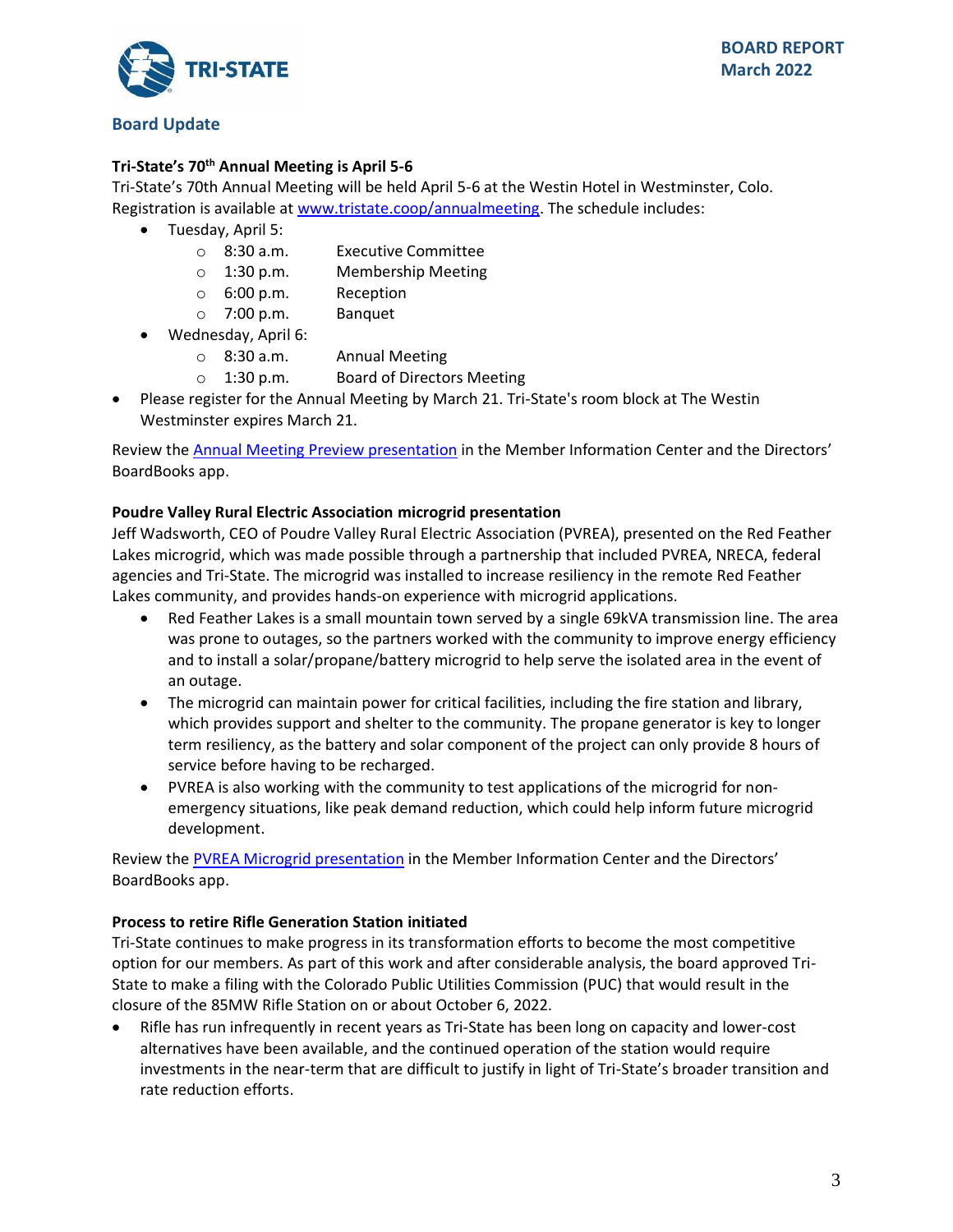

- While we strive to limit the impact of our transition on our employees, in this case, this decision impacts a group of four dedicated colleagues, who we will be working with to ease the impact of this transition.
- The board also approved a donation of \$50,000 to support local economic development, and Tri-State will be working with Garfield County to identify an appropriate recipient for these funds.

## **2021 Electrify and Save program results support electrification and efficiency**

Tri-State staff presented on the 2021 results from the Electrify and Save program, discussed the future strategy for the program portfolio and gave a high-level overview of the results obtained from the 2021 member end-use survey facilitated by Tri-State on behalf of our members.

- Total electrification and efficiency incentive spending was \$2.3M in 2021, down from \$2.9M in 2020. A large portion of this reduction was due to a change in process which moved the payments for December rebates into 2022.
- Efficiency incentives resulted in lifetime MWh reductions of 235,106 MWh with an average portfolio cost of \$0.009/kWh.
- Electrification incentives resulted in an estimated lifetime load growth of 51,691 MWh.
- The majority of efficiencies remained centered on the retrofit of existing lighting with LEDs in commercial settings, followed by savings from residential heat pumps.
- Electrification results are driven by heat pump installations that either replace existing fossil fuel furnaces or are installed in new constructions.

Review the [Beneficial Electrification and Energy Efficiency Program presentation](https://mic.tristategt.org/Member%20Managers/2022-03-EA-%20Beneficial%20Electrification%20and%20Efficiency%20Program.pdf) in the Member Information Center and the Directors' BoardBooks app.

## **Education Session on Renewable Energy Credits**

Brad Nebergall, SVP Energy Management, presented an education session on Renewable Energy Credits (RECs). RECs are tradable, non-tangible commodities that represent proof that 1 MWh of electricity was generated from a renewable resource. RECs represent the clean energy attributes associated with the energy produced by the renewable resource, and are tracked by resource and year/month generated (which is called "vintage").

- The market value of RECs vary, and RECs can lose value over time. WAPA RECs cannot be sold.
- RECs are tracked in several systems, including WREGIS (Western Renewable Energy Generation Information System), where Tri-State registers, with a few small exceptions, every Tri-State and member renewable generator in western interconnection as a Qualified Reporting Entity (QRE). M-RETS (Midwest Renewable Energy Tracking System) tracks resources in Midwest Reliability Organization (MISO & SPP) and is used by Basin Electric. ERCOT tracks renewables in the Electric Reliability Council of Texas.
- For renewable compliance obligations, Tri-State has differing obligations in Colorado and New Mexico, as well as differences regarding which resources are eligible.
- In Colorado, Tri-State has a 20% Renewable Energy Standard. Smaller co-ops have a 10% standard, those with over 100K meters have a 20% standard.
	- o In Tri-State's Electric Resource Plan settlement, Tri-State must retire RECs used to meet Colorado Carbon Reduction targets.
- In New Mexico, there is currently a 10% RPS, increasing to 40% in 2025 and 50% in 2030.
- Tri-State has the opportunity to sell excess REC inventories to generate revenue.

Review the [Renewable Energy Credits presentation](https://mic.tristategt.org/Member%20Managers/2022-03-BOD-EXEC%20-%20Educational%20Session%20-%20Renewable%20Energy%20Credits.pdf) in the Member Information Center and the Directors' BoardBooks app.